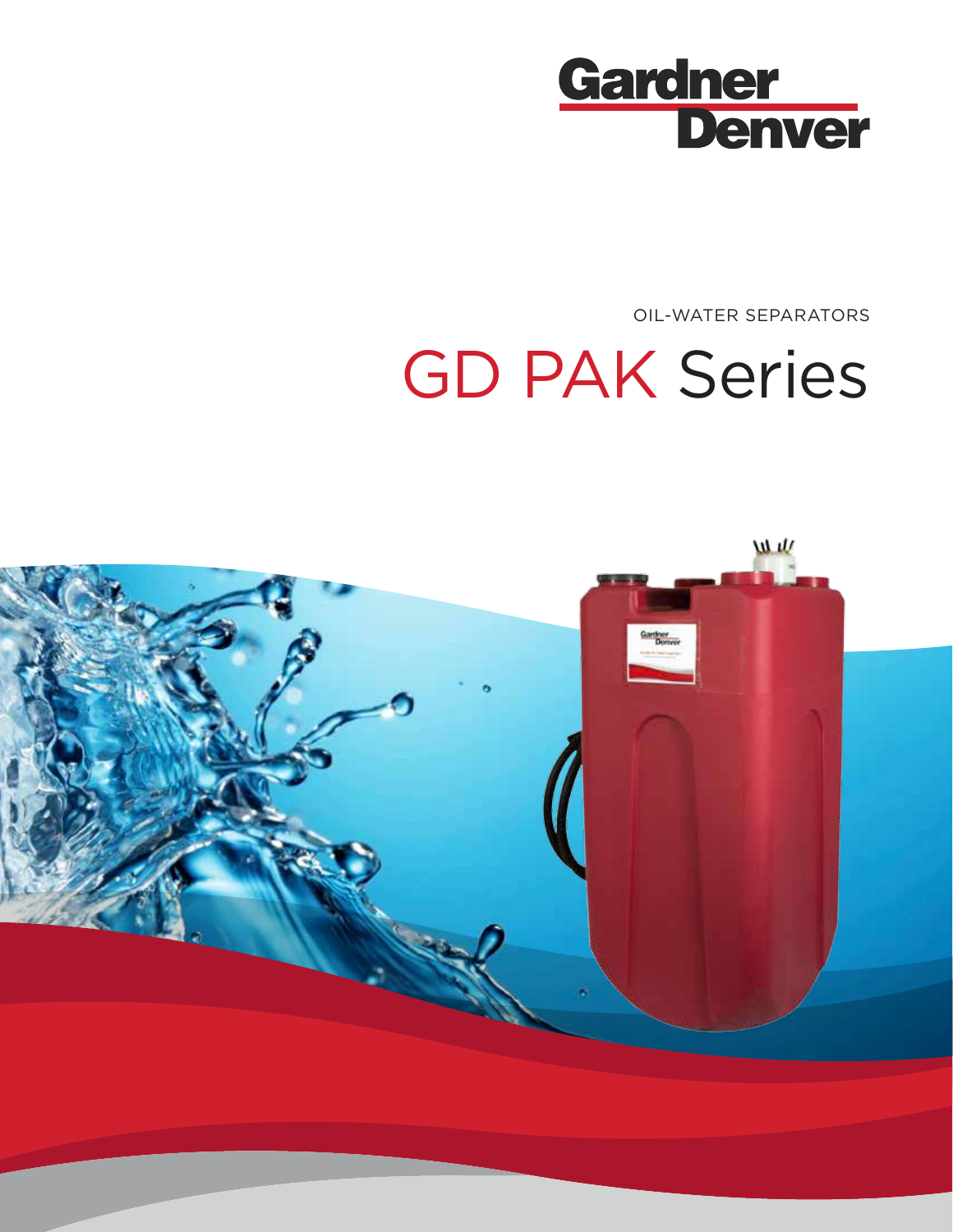### Why Do I Need an Oil-Water Separator?

The process of compressing air typically produces a substantial amount of condensate that contains air compressor lubricant carryover. Without an oil-water separator in your compressed air system, this condensate/lubricant mixture will go down the drain and quite possibly find its way into the surrounding groundwater. This improper disposal causes three huge issues:

#### Pollution

A single 100 HP air compressor can carryover 15 gallons of lubricant per year. Combine that with the fact that a single gallon of lubricant can contaminate 4 acres of groundwater and you start to see the importance of capturing the lubricant before it heads down the drain.

#### Legal Liability

Improperly disposing of this condensate/lubricant mixture is illegal. Depending on your location, the allowable amount of lubricant contamination sent into the sewer can be as low as 10 ppm. The condensate produced by the typical air compressor has between 500 and 5000 ppm of contaminants.

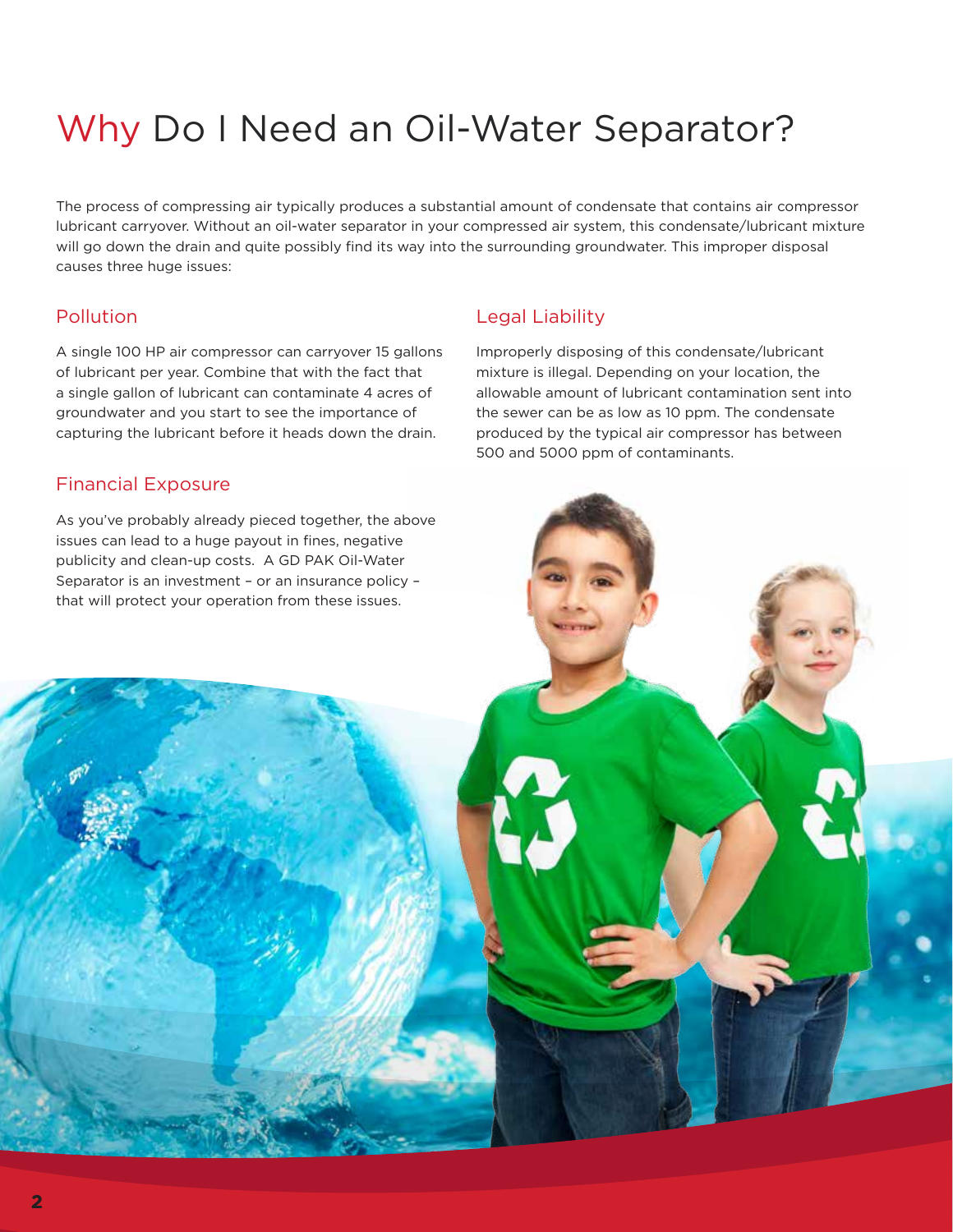### GD PAK Advantage

The GD PAK System has been engineered to provide the most effective and user-friendly oil-water separator on the market.

### The Science Behind the Media

The alumino silicate substrate media included within the GD PAK is formulated to attract the contaminants and repel water molecules. When the condensate/ lubricant mixture passes through the media bed, the lubricants are actually bonded to the media. This bonding process virtually eliminates any possibility of the used media being able to contaminate ground water at any point in the future.

### A Beautifully Simple Design

Unlike some of the alternative oil-water separators on the market, GD PAK units have no need for expensive pumps, sensors or pre-separation filters. The media bed does such an effective job that no prefiltration is needed. In addition to the proprietary media, rugged internal piping assures proper operation over the life of the unit.

 $\mathbf{1}$ 

#### Maintenance and Clean-Up

Instead of opening the unit to replace spent media (a very messy process), when the unit is full, simply dispose of it as non-hazardous waste in accordance with local regulations. If no local disposal is available, ship it back to us and replace it with a new unit. This "fill and replace" method will ensure that both you and your compressor room do not end up covered in air compressor lubricant.



7 Gallon Unit

25 Gallon Unit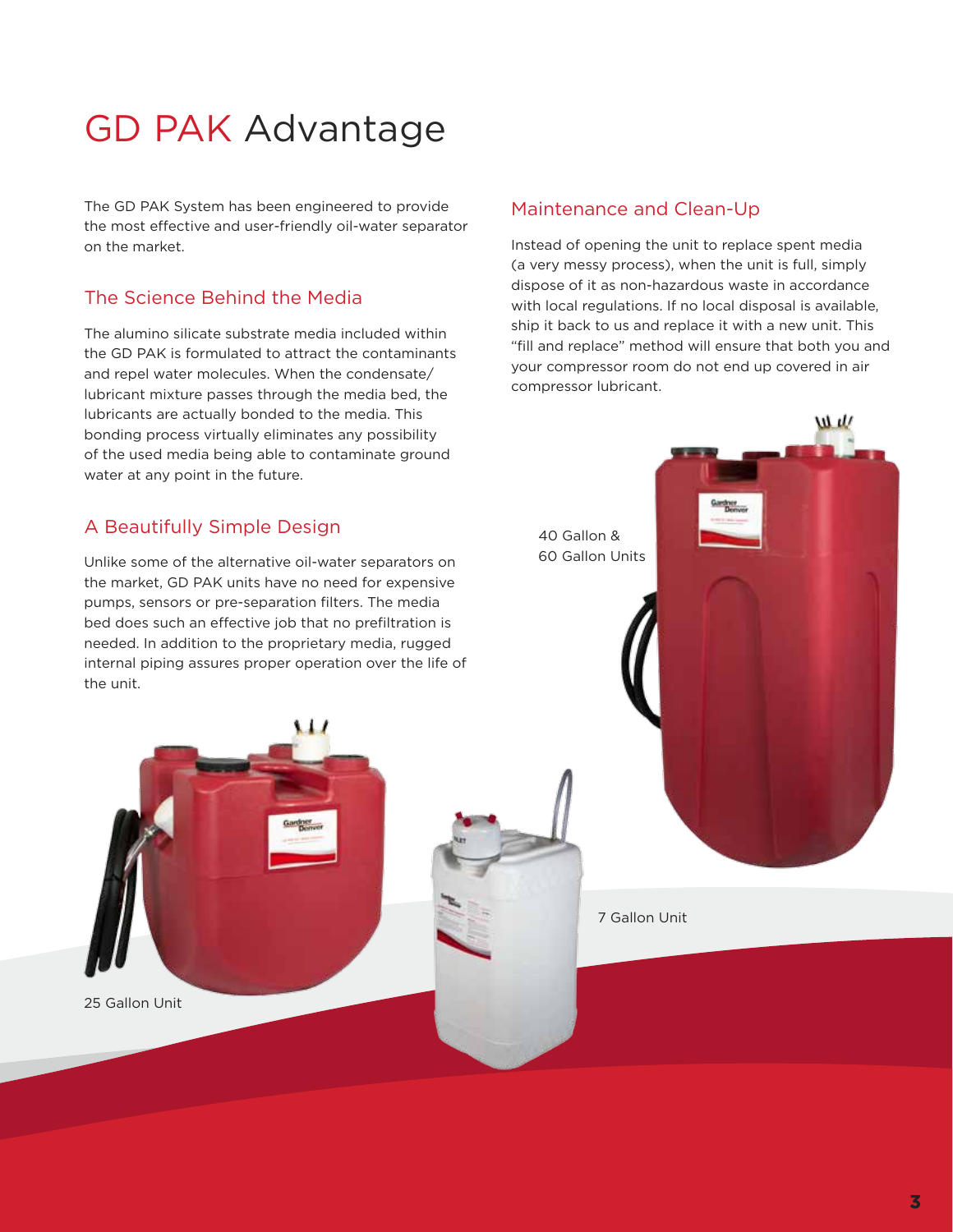### Which Unit is Right for My Operation?

#### Lubricant Type

There are two different lines of GD PAK Oil-Water Separators – standard units and silicone units. The standard units handle all of the below fluids. A silicone unit is needed if you are utilizing a silicone-based lubricant in your air compressor. Please contact Gardner Denver for information on the silicone units. All part numbers, specifications, etc in this brochure pertain to the standard units.

- Diester-based lubricants
- PAO-based lubricants
- Glycol-based lubricants
- Hydraulic lubricants
- Food grade lubricant
- Mineral-based lubricant



#### Sizing Information and Life Expectancy

GD PAK Separators come in four different capacities: 7, 25, 40 and 60 gallon. Which unit is right for you is dependent on the size of your operation and the amount of carryover that makes its way into the condensate of your compressed air system. The sizing and life expectancy chart below assumes typical air compressor conditions, but can vary depending on the age and maintenance of your compressor(s).

Life expectancy of a GD PAK unit depends on the amount of lubricant carryover produced by your air compressor(s). Contaminant absorption capacity is approximately half of the media bed volume. Therefore, the 7, 25, 40 and 60 gallon GD PAK units have capacities of about 3, 12.5, 20 and 30 gallons of contaminant respectively.

| <b>HORSE</b><br><b>POWER</b> | <b>SCFM</b> | <b>GDP-07</b><br><b>HOURS</b> | $GDP-25$<br><b>HOURS</b> | $GDP-40$<br><b>HOURS</b> | <b>GDP-60</b><br><b>HOURS</b> |
|------------------------------|-------------|-------------------------------|--------------------------|--------------------------|-------------------------------|
| 5                            | 20          | 50,000                        | 200,000                  |                          |                               |
| 10                           | 40          | 25,000                        | 100,000                  |                          |                               |
| 15                           | 75          | 17,000                        | 75,000                   |                          |                               |
| 20                           | 100         | 12,000                        | 50,000                   |                          |                               |
| 25                           | 125         | 10,000                        | 40,000                   |                          |                               |
| 30                           | 150         | 8,000                         | 30,000                   |                          |                               |
| 40                           | 200         |                               | 24,000                   |                          |                               |
| 50                           | 250         |                               | 20,000                   | 30,000                   |                               |
| 60                           | 300         |                               | 15,000                   | 24,000                   |                               |
| 75                           | 375         |                               | 12,000                   | 20,000                   | 30,000                        |
| 100                          | 500         |                               | 10,000                   | 16,000                   | 24,000                        |
| 125                          | 600         |                               | 8,000                    | 13,000                   | 20,000                        |
| 150                          | 750         |                               |                          | 11,000                   | 17,000                        |
| 200                          | 1000        |                               |                          | 8,000                    | 13,000                        |
| 300                          | 1600        |                               |                          |                          | 8,000                         |
| 350                          | 1900        |                               |                          |                          | 7,000                         |
| 400                          | 2200        |                               |                          |                          | 6,000                         |
| 450                          | 2350        |                               |                          |                          | 5,600                         |
| 500                          | 2500        |                               |                          |                          | 4,800                         |
| 600                          | 3000        |                               |                          |                          | 4,000                         |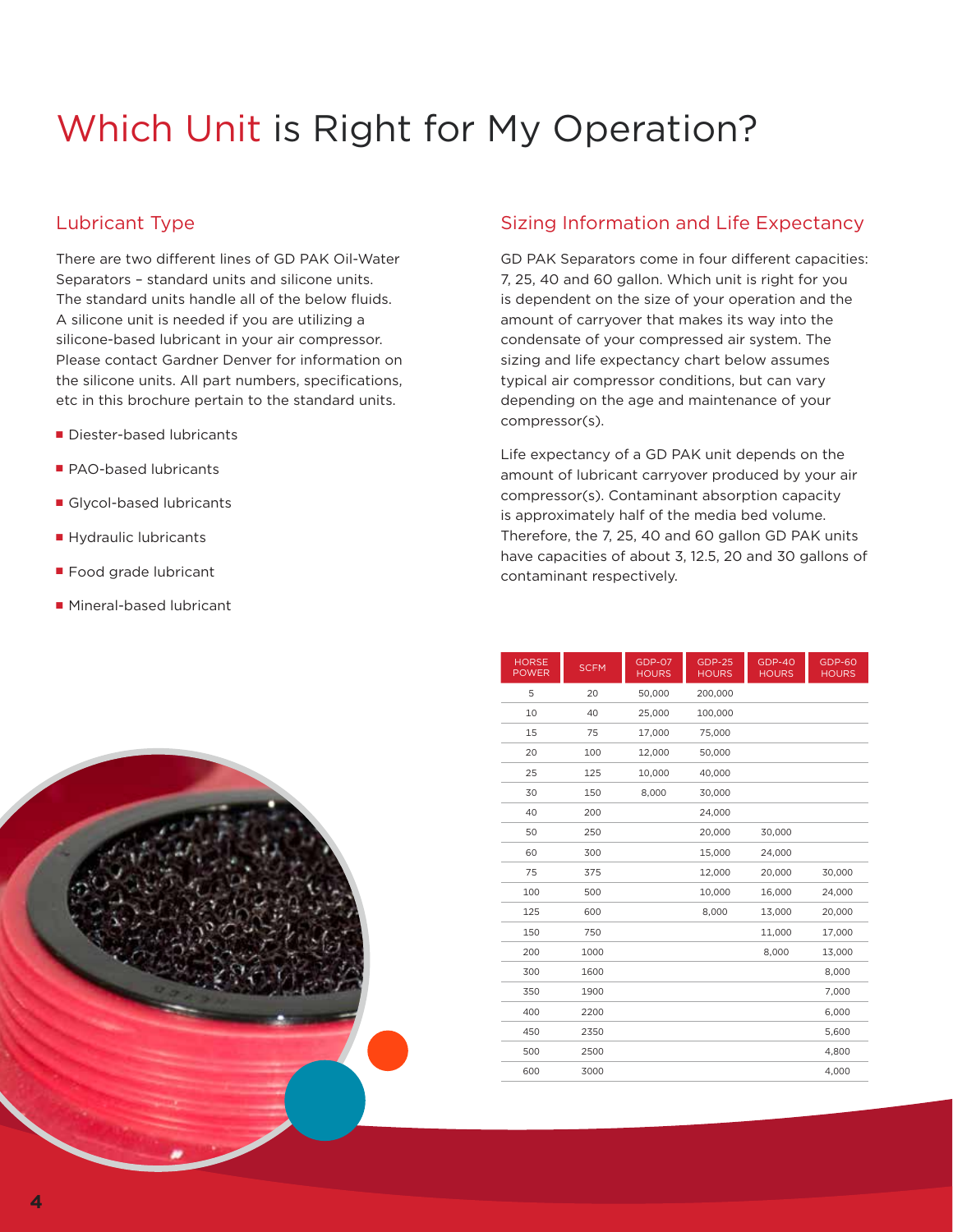### Typical System Configuration



### PRODUCT SPECIFICATIONS

| MODEL #       | <b>CONDENSATE</b><br><b>HANDLED</b> | <b>TOTAL</b><br><b>CAPACITY</b><br>(GALLON) | OIL<br><b>HANDLING</b><br><b>CAPACITY</b><br>(GAL) | <b>CONDENSATE</b><br><b>INLET</b> | <b>OUTLET NPT</b><br>(IN) |     | W   | н      | <b>SHIPPING</b><br><b>WEIGHT</b><br>(LES) | SHIPS FROM  |
|---------------|-------------------------------------|---------------------------------------------|----------------------------------------------------|-----------------------------------|---------------------------|-----|-----|--------|-------------------------------------------|-------------|
| GDP-07        | All except silicone*                |                                             | 3                                                  | 4 inlets, 1/4" ea                 | $\frac{3}{4}$ "           | 11" | 11" | 22"    | 41                                        | Batavia, IL |
| <b>GDP-25</b> | All except silicone*                | 25                                          | 12.5                                               | 6 inlets, 1/4" ea                 | $\frac{3}{4}$ "           | 20" | 20" | 21.75" | 200                                       | Batavia, IL |
| $GDP-40$      | All except silicone*                | 40                                          | 20                                                 | 6 inlets, 1/4" ea                 | $\frac{3}{4}$ "           | 20" | 20' | 41.75" | 330                                       | Batavia, IL |
| GDP-60        | All except silicone*                | 60                                          | 30                                                 | 6 inlets, 1/4" ea                 | $\frac{3}{4}$ "           | 20" | 20' | 41.75" | 470                                       | Batavia, IL |

\*Consult Gardner Denver for silicone-based lubricants.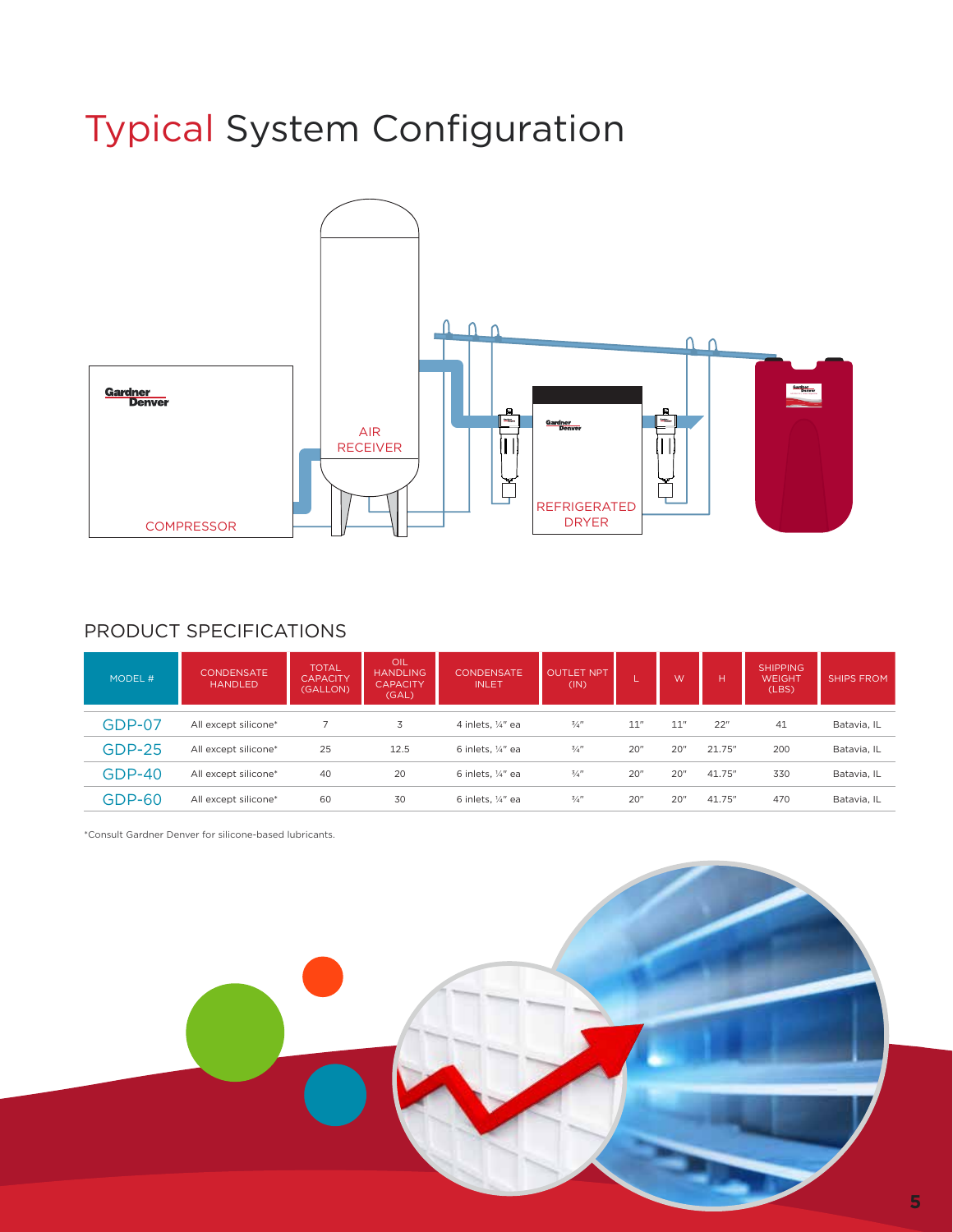

#### Disposal

Once the PAK system is full, disposal couldn't be easier. You can most likely dispose of it through your local waste management service. In the event your local service will not accept the unit, simply call the phone number on your unit to begin the disposal process.

#### Performance Guarantee

GD PAKs, when properly sized and installed, are guaranteed to reduce the contaminants in your compressor condensate to less than 10 ppm for the life of the unit. In the event a unit fails while operating in approved conditions and having been properly sized and installed, Gardner Denver will replace the failed GD PAK or provide a refund through your authorized Gardner Denver distributor.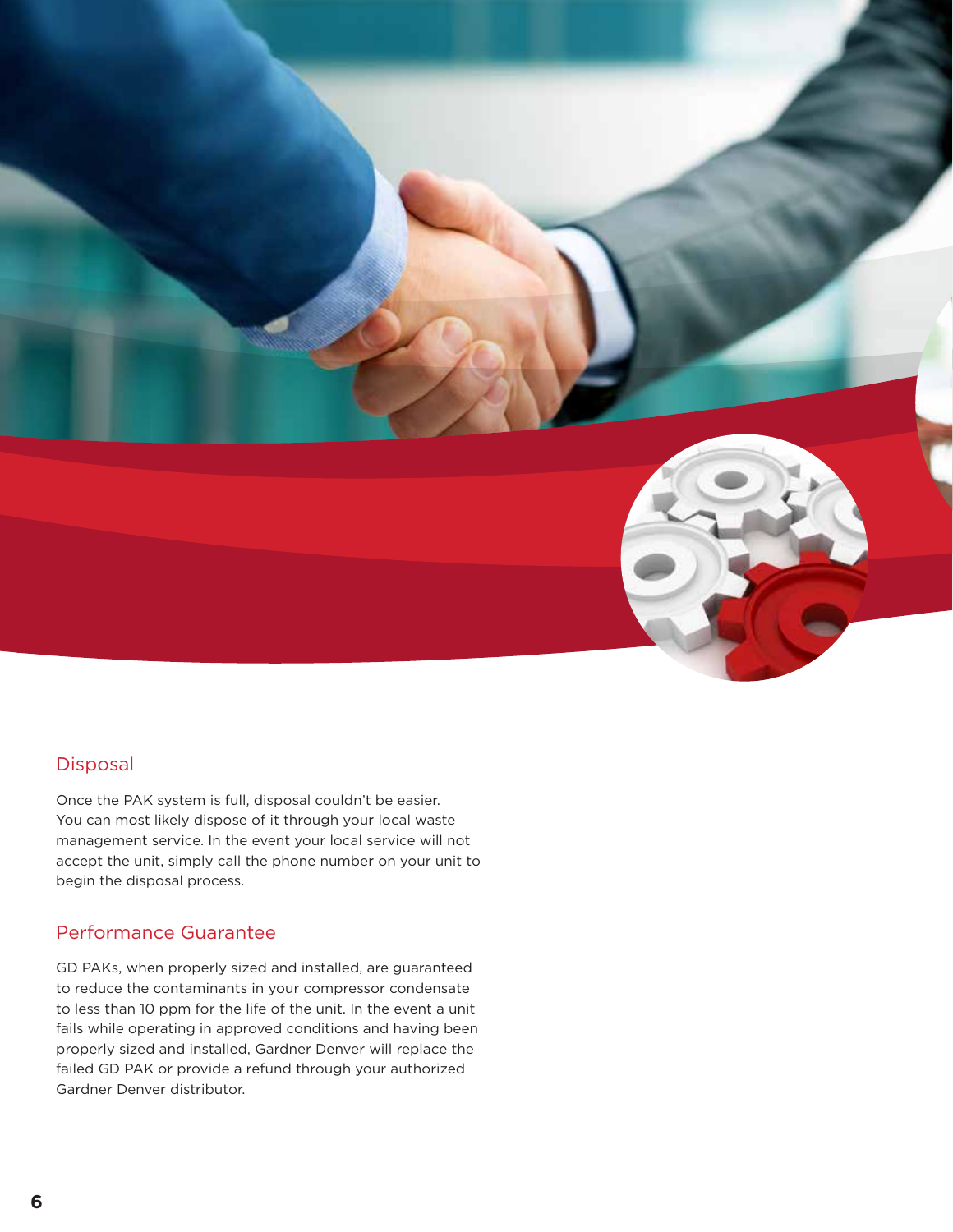### Replacement Parts & Accessories





| Position         | Item           | Description                     | Part # |
|------------------|----------------|---------------------------------|--------|
| А                | Inlet          | HUB, Inlet W Six 1/4" Barbs     | B10080 |
| R                | Outlet         | HUB, Outlet W one 3/4" Barb     | B10083 |
| C                | <b>Barbs</b>   | FTG. 1/4" Brass Hose Barb       | A10072 |
| D                | Vent foam      | Plug, 4" Vent W Foam Insert     | B10082 |
| F                | Vent Cap       | CVR, Vent (Black)               | A10232 |
| F                | Outlet Hose    | Hose, 3/4" x 10' CLR Outlet PVC | B20007 |
| <b>NOT SHOWN</b> | 25' Inlet Hose | Hose 1/4" x 25' Inlet CLR PVC   | A10071 |